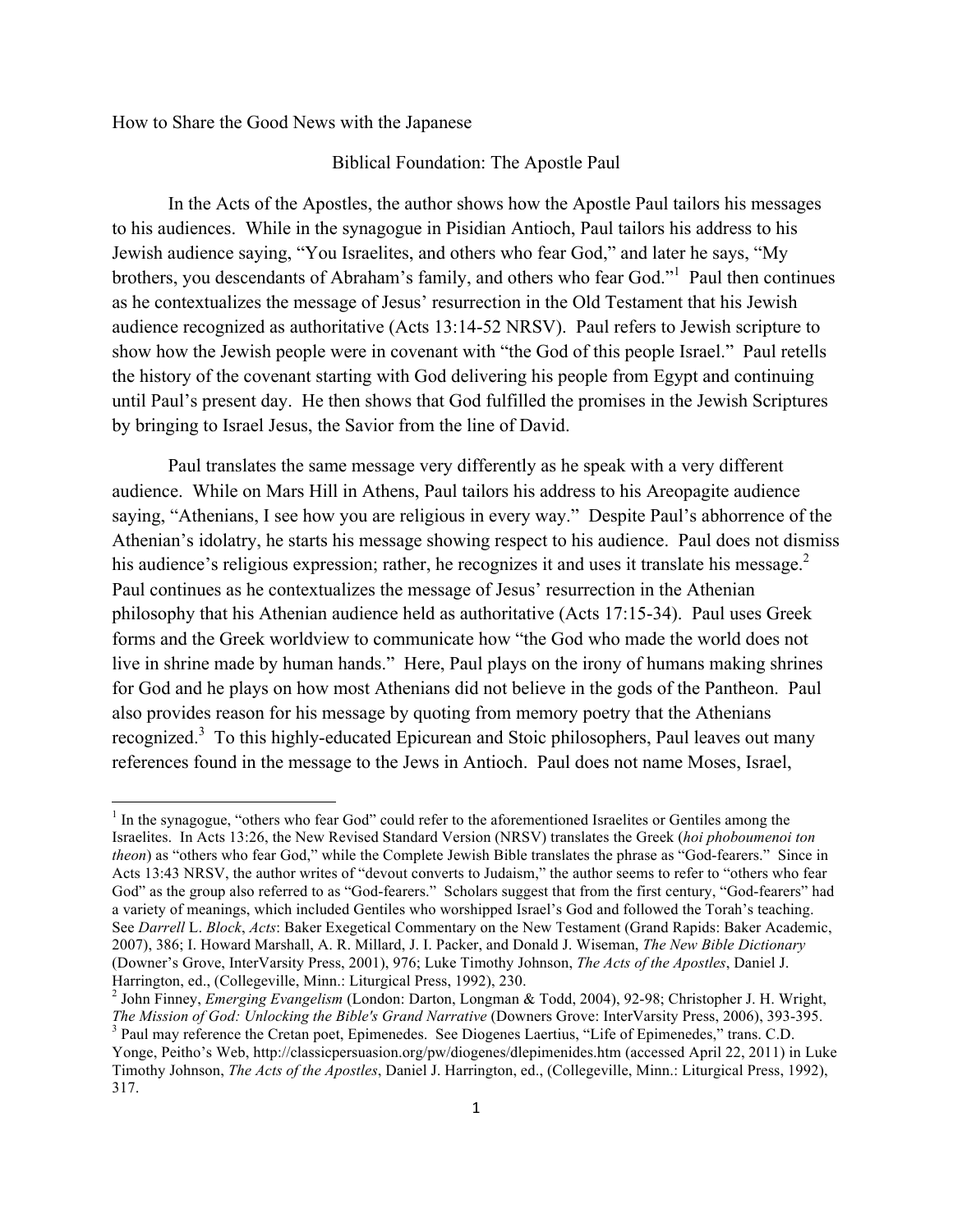Jerusalem, Galilee, Sabbath, David, David's poetry in the Psalms, nor the name of Jesus. In Athens, Paul did not even use scripture. In Athens and Antioch, Paul does not pray with either of his audience nor does he give personal testimony.<sup>4</sup> However, he did invite both audiences to make a decision – a decision based on his message.<sup>5</sup> John Finney writes,

"Paul adapted his message to his hearers. He took into account their education, their social background, their social standing in the Athenian community, their interest in philosophy and rhetoric, their ambiguous relation to the official religion of the day. Earlier when he had gone to the Jewish synagogue in Athens his message would have been much the same as the one he had preached in the synagogue in Antioch. Now, in front of the Areogagus, he proclaimed a very different message."<sup>6</sup>

What would happen if Paul shared his Athenian message in Antioch and his Antiochian message in Athens? Perhaps, the powerful gospel message would not take full effect.

In modern Japanese history, some cross-cultural ministers in Japan have shared the message of Jesus' resurrection in a way that the ministers understand and most Japanese do not. Some cross-cultural ministers have used categories and metaphors that are foreign to their Japanese listeners.<sup>7</sup> As a result, many Japanese have not heard the good news of the gospel in a way that sounds like good news. The powerful gospel message has not taken full effect. Like Paul, cross-cultural ministers in Japan minister among shrines made by human hands and to people who "have an ambiguous relation to the official religion of the day." Also, the Japanese echo the words the Epicurean and Stoic philosophers said about Paul in Athens: "he seems to be a proclaimer of foreign divinities." Many Japanese see Christianity as foreign while missing the irony that originally Buddhism was foreign to Japan. 8 How can Christ's good news be proclaimed by the Church in Japan without compromising the truth of the gospel? How can the Japanese recognize the gospel – not as foreign – but as good news for the Japanese? To share the message of Jesus' resurrection with the Japanese, the messenger must know the Japanese. Please carefully consider the section of this outreach packet entitled, "Basic Japanese Facts." The following section expands on two key aspects briefly mentioned in the "Cultural Nuance" section.

<sup>4</sup> Personal testimony is appropriate for certain audiences, as is sharing the name of Jesus and truths of Christian faith. Paul does share his personal testimony as part his defense in front of Felix and King Agrippa (Acts 24:10-21 and 26:2-23). Still, these examples reveal how Paul considered the particular context of his audience, without diminishing the truth of the gospel.

<sup>5</sup> Paul does pray with and for Christians and non-Christians. See Acts 20:17-36, 27:29, Ro 1:9-12, 10:1, 2 Cor 13:7- 9; Eph 1:16-23, 3:13, 16-21; Philippians 1:3-5, 9-11; Col 1:3-5b, 1 Thess 1:2-3, 3:10; 2 Thess 1:11; 2 Tim 1:3; Philemon 1:4-6.<br><sup>6</sup> Finney, *Emerging Evangelism* (London: Darton, Longman & Todd, 2004), 97<br><sup>7</sup> Joel B. Green and Mark D. Bakker, *Atonement in New Testament: Atonement in New Testament and* 

*Contemporary Contexts* (Downer's Grove: InterVarsity Press, 2000), 153-154.<br><sup>8</sup> Buddhism started in Nepal and made its way to Japan through China and Korea.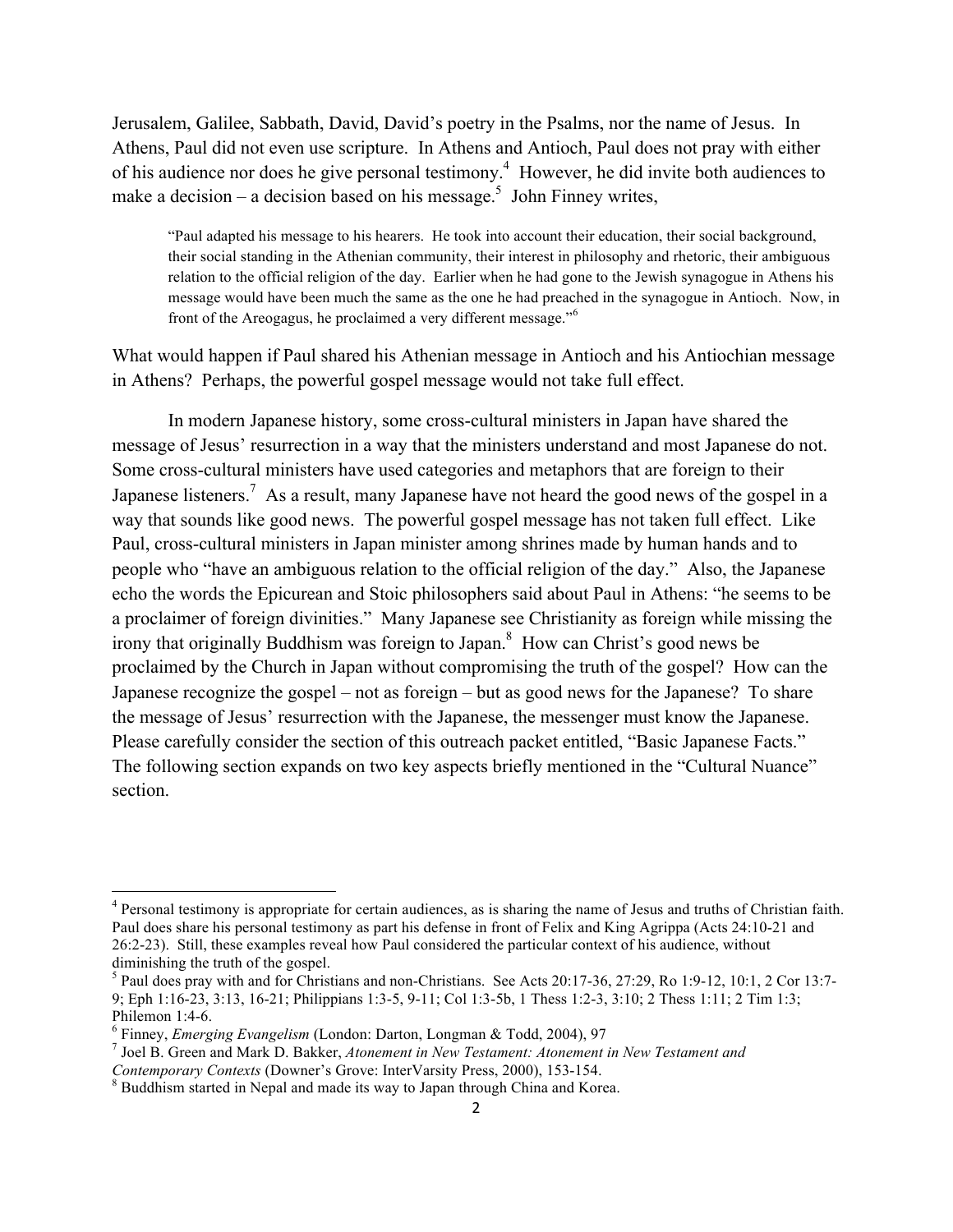#### Worldview and Audiences

Paul's word choice reflects how the Athenian's worldview differed from that of his Jewish audience in Psidian Antioch. One analysis is that worldview is "the deep-level assumptions, values, and commitments in terms of which people govern their lives."<sup>9</sup> Like Paul, cross-cultural ministers will communicate effectively by recognizing worldview differences between eastern audiences in Japan and Western audiences like those in the United States. Differing worldviews have positives and negatives and no country has a perfect worldview. People in the same country may have the same worldview and values, but they express them very differently through their actions. Assuming superiority or inferiority of another culture can cloud how the missionary experiences Japan. If missionaries focus on determining one culture to be better than another culture, these missionaries can miss how people in all cultures are made in God's image. The following are some worldview and culture differences to consider.

#### A Few Reminders Regarding Japanese Audiences

## *Collectivistic and Individualistic*

Japanese culture is collectivistic and has several key differences with Western individualistic cultures. First, Japanese audiences take their identity from the group more so than from being an individual. In other words, Japanese audiences view themselves more as interdependent than independent.<sup>10</sup> As a result, the Japanese value group goals over individual goals and the Japanese identity themselves more based on "we" more than "I." Much like Jesus' audiences, Japanese audiences also lay emphasis on belonging in groups. They look after people in the ingroup rather than just looking out for themselves. The Japanese support people in their ingroup to conform to the group's standards and they tend to apply different standards to their ingroup and outgroup. On other hand, individualistic cultures tend to value individual goals over group goals and they take their identity more from "I" than from "we." Individualistic cultures value self-realization, individual success, and individual initiatives. As a result, individualistic audiences tend to have a clearer self-identity and less of a group identity. Individualistic cultures also tend to think universally, where they apply the same standard not just to their ingroup but to all people.<sup>11</sup> Consequently, Anglo-Americans think that their way is the best way.<sup>12</sup>

#### *High-context and Low-context*

Both collectivistic and individualistic cultures use high- and low-context communication; however, collectivistic cultures tend to be more high-context while individualist cultures tend to

<sup>&</sup>lt;sup>9</sup> Charles H. Kraft, Communication Theory for Christian Witness, Rev. ed. (Maryknoll: Orbis, 1991), 161.

<sup>&</sup>lt;sup>10</sup> William B. Gudykunst, *Bridging Differences: Effective Intergroup Communication*, 4th ed. (Thousand Oaks: Sage, 2004), 56.

<sup>&</sup>lt;sup>11</sup> William B. Gudykunst, *Bridging Differences: Effective Intergroup Communication*, 4th ed. (Thousand Oaks: Sage, 2004), 46-47. <sup>12</sup> Charles H. Kraft, *Communication Theory for Christian Witness,* Rev. ed. (Maryknoll: Orbis, 1991), 164.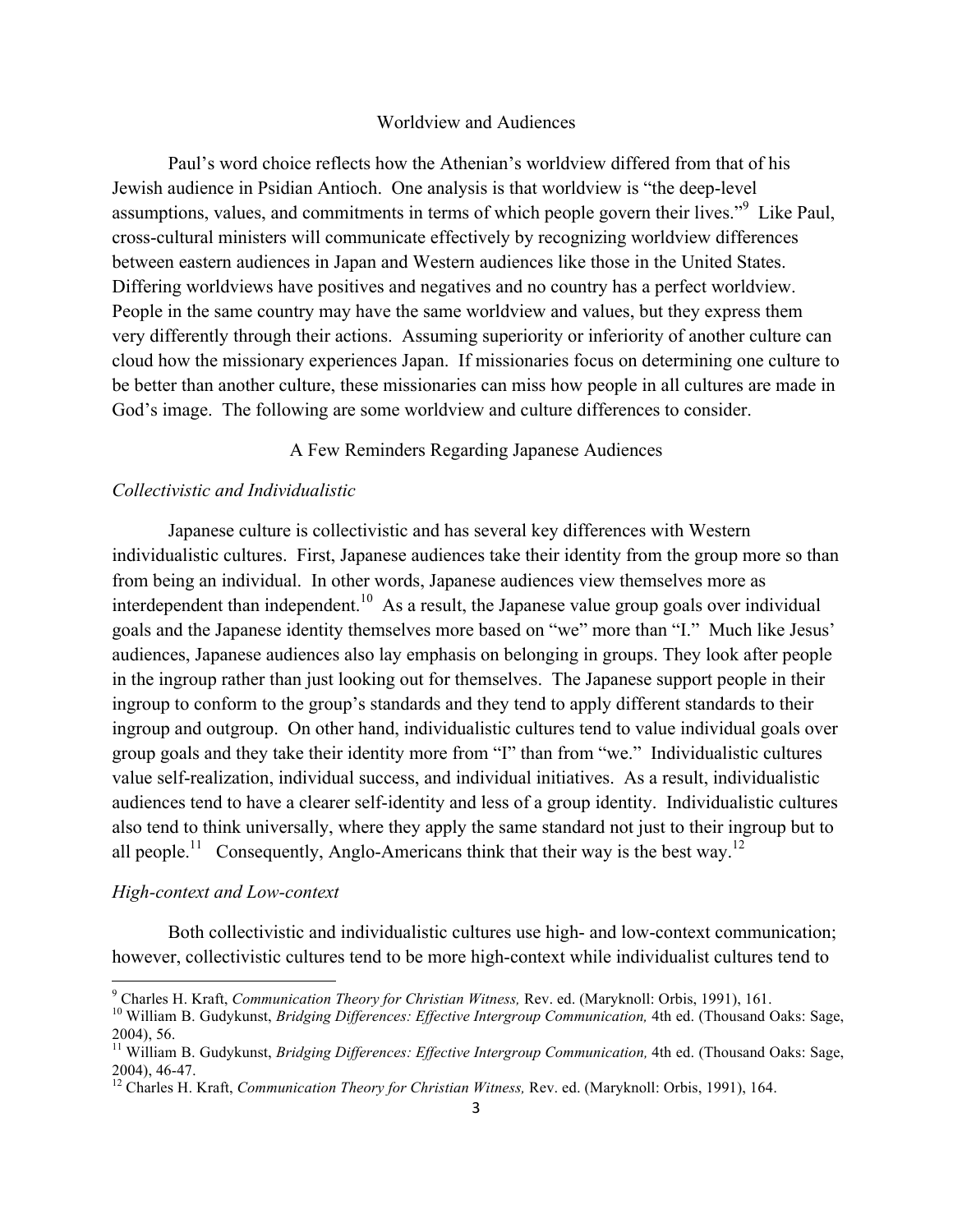be more low-context.<sup>13</sup> Japan is predominantly a high-context cultural while Western cultures like the United States are low-context.

When compared to low-context cultures, high-context cultures tend to understate, speak indirectly, communicate ambiguously, and differentiate more between ingroup and outgroups.<sup>14</sup> High-context communication involves the speaker sensitively monitoring his or her own contextual cues as well as the listeners' contextual cues. Contextual cues are non-verbal and can include age, dress, posture, status, behavior, eye-contact, and facial expression. (Please note that the Japanese interpret eye contact differently than Westerners. The Japanese do not interpret eye contact to communicate honesty, openness, or confidence. In Japan, eye contact can communicate defiance or challenge. As a result, when compared to Westerners, the Japanese use eye contact for less periods of time. Also, keeping direct eye contact with superiors is impolite. Looking down when talking with a superior shows humility.)<sup>15</sup>

On the other hand, low-context communication is "direct, explicit, open, precise, being consistent with one's feelings. Low-context cultures communicate primary through the words themselves, with less communicated through contextual cues.<sup>16</sup>

A Few Reminders Regarding Post-modern Audiences

- 1. Post-modern audiences are moving from individualism to a communal understanding of human nature.
- 2. Post-modern audiences are moving from autobiographical justice to understanding human systems, which include the role of genes and family systems.
- 3. Post-modern audiences are moving from an autonomous view of humanity to a view of humanity in relationship to the cosmos and environment.<sup>17</sup>

A Few Reminders of the Gospel Message:

1. The gospel was for communal salvation, which included individual salvation, not vice versa. Salvation meant being included into the multiethnic community of God (Acts  $2:37-47$ ; 15:6-11).<sup>18</sup>

<sup>&</sup>lt;sup>13</sup> William B. Gudykunst, *Bridging Differences: Effective Intergroup Communication*, 4th ed. (Thousand Oaks: Sage,

<sup>2004), 57-59, 202.&</sup>lt;br><sup>14</sup> William B. Gudykunst, *Bridging Differences: Effective Intergroup Communication*, 4th ed. (Thousand Oaks: Sage,<br>2004), 57-59, 202.

<sup>&</sup>lt;sup>15</sup> Shelley, Rex. *Culture Shock! Japan: A Survival Guide to Customs and Etiquette* (Portland, OR: Graphic Arts Center Publishing, 1993), 120-121.<br><sup>16</sup> William B. Gudykunst, *Bridging Differences: Effective Intergroup Communication*, 4th ed. (Thousand Oaks: Sage,

<sup>2004), 57-59, 202.&</sup>lt;br><sup>17</sup> Joel B. Green and Mark D. Bakker, *Atonement in New Testament: Atonement in New Testament and* 

*Contemporary Contexts* (Downer's Grove: InterVarsity Press, 2000), 29.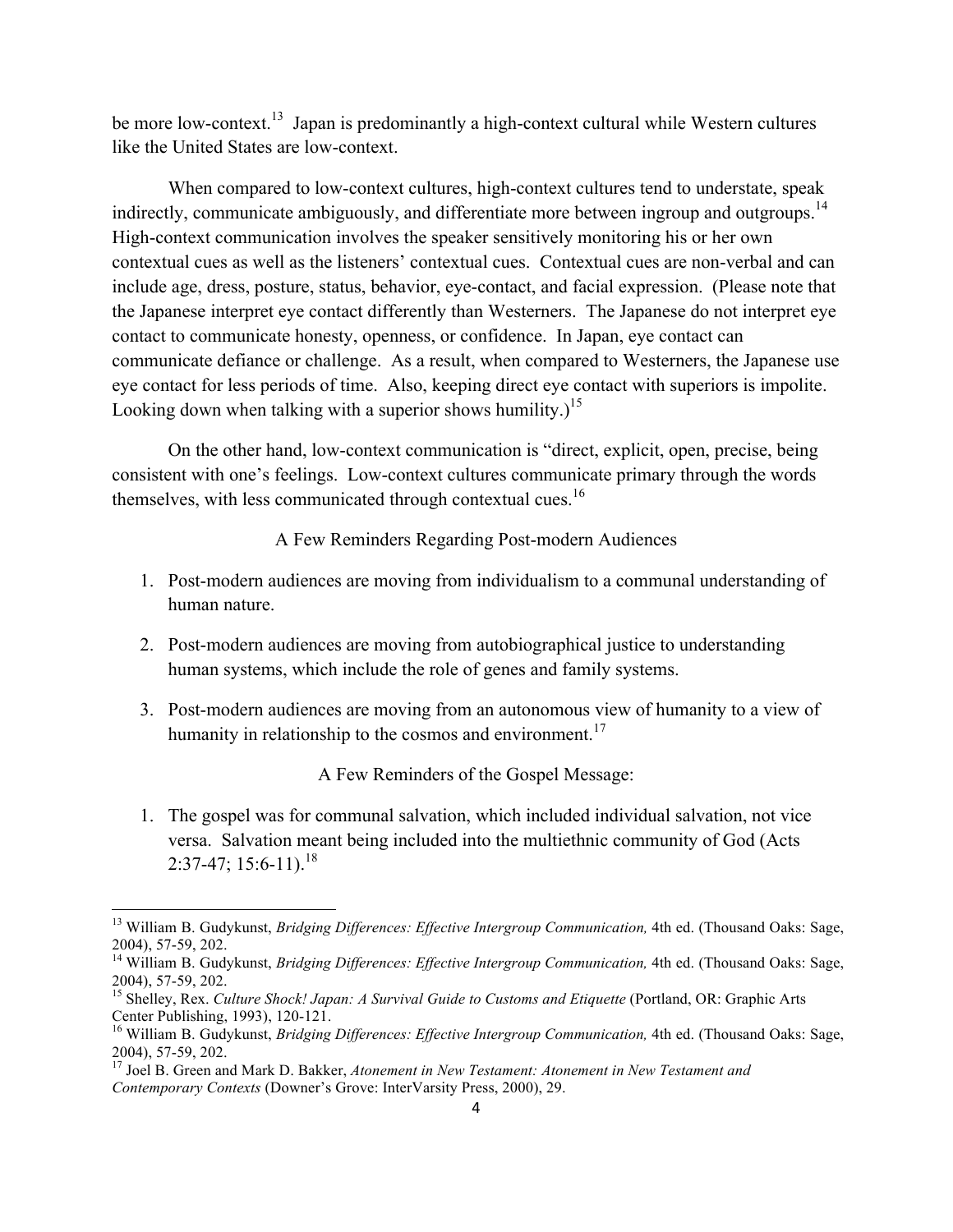- 2. New Testament scholars Joel Green and Mark Baker write that the New Testament's use of first century Mediterranean language provides five metaphors about the saving effects of Jesus' death: "the court of law (e.g., justification), the world of commerce (e.g., redemption), personal relationship (e.g., reconciliation), worship (e.g., sacrifice) and the battleground (e.g., triumph over evil)." <sup>19</sup> Each of the five metaphors provides unique insight to how Jesus life, death, and resurrection are good news for the Japanese and all nations. Using only one metaphor does not give a complete biblical view of God's work in Christ.
- 3. According to the Apostle Paul, the gospel predates Jesus' incarnation and was spoken to Abraham (Gal 3:8).

The following is written as a script, but is not meant to be read or memorized. The following suggests how the conversation can flow. Since the Japanese value relationships, the following conversational flow is recommended only in the context of respect, trust, and friendship.

The Big Story<sup>20</sup>

I will share with you the basics of what two billion people believe now and billions have believed in the past. Great teachers engaged people in dialogue. Socrates and Confucius, <sup>21</sup> for example, asked and answered their students' questions. This conversation will be beneficial as you participate with you answers.

This story was not first told in North American, rather this story was first told in the Middle East, where the East meets the West.<sup>22</sup> Still the story has implications for all people, East Asians, Southeast Asians, Europeans, Africans, and North and South Americans.

Corrupted by Evil

As we look at our world, what do we see?

*We see individual corruption.*

On March 23, 2008, Masahiro Kanagawa stabbed eight people in Tsuchiura, Ibaraki.<sup>23</sup>

http://www.youtube.com/watch?v=kCVcSiUUMhY (accessed March 25, 2011) and **"**The Big Story, Part 2" http://www.youtube.com/watch?v=p4V60n6KiB8&feature=related (accessed March 25, 2011).

<sup>&</sup>lt;sup>18</sup> Joel B. Green and Mark D. Bakker, *Atonement in New Testament: Atonement in New Testament and Contemporary Contexts (Downer's Grove: InterVarsity Press, 2000), 73.* 

<sup>&</sup>lt;sup>19</sup> Joel B. Green and Mark D. Bakker, *Atonement in New Testament: Atonement in New Testament and Contemporary Contexts (Downer's Grove: InterVarsity Press, 2000, 23.*<br><sup>20</sup> This approach is based on James Choung, *True Story: A Christianity Worth Believing In (Downer's Grove:* 

InterVarsity Press, 2008). Choung expands the how the gospel message includes more than just a ticket to heaven. To hear Choung's explanation, please look at "The Big Story, Part 1"

<sup>&</sup>lt;sup>21</sup> The Japanese call Confucius 孔子(こうし) Cōshi.<br><sup>22</sup> Ken Joseph, Jr. and Ken Joseph, Sr., *聖書の国日本 Japan's Christian Roots*, 365-366.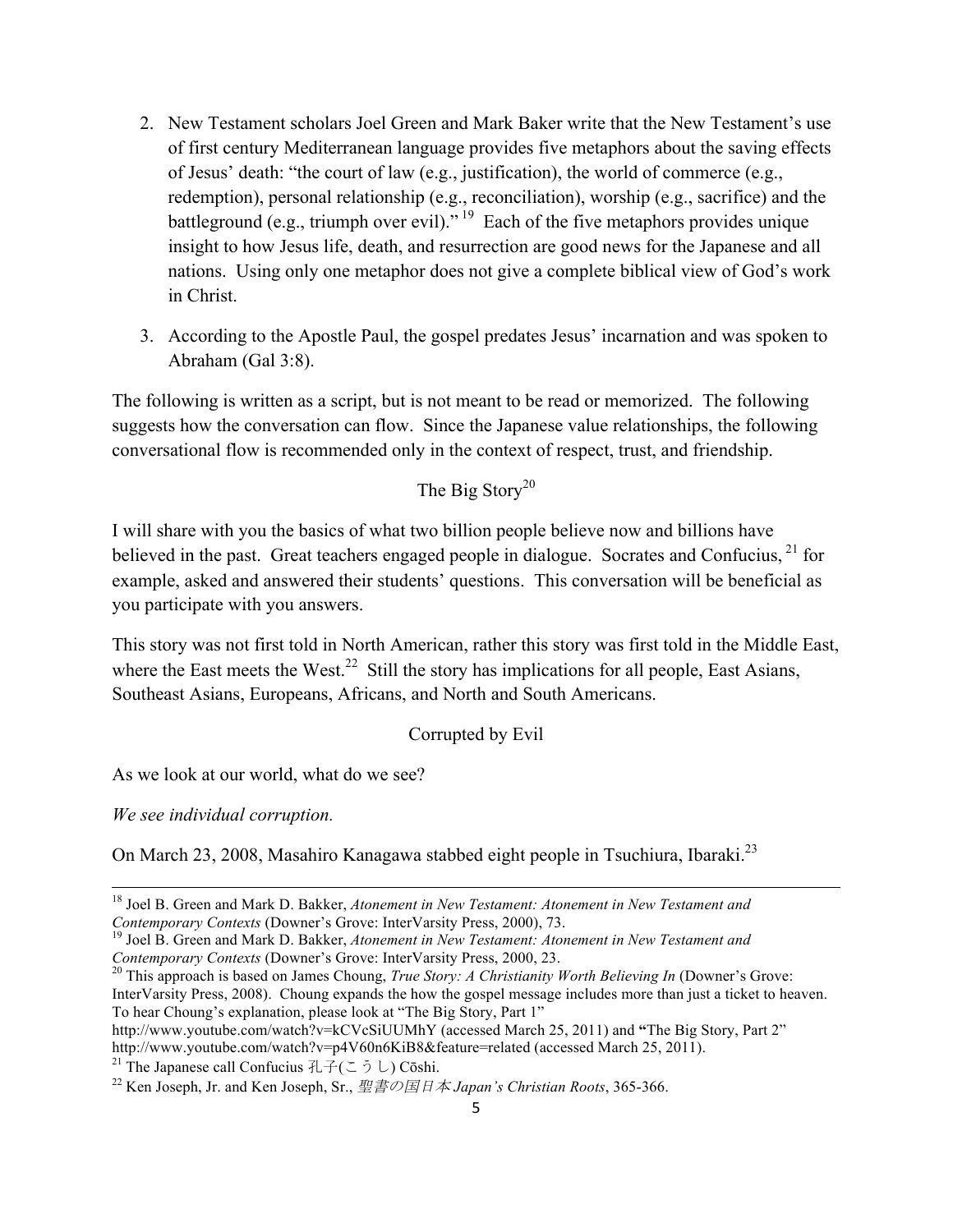On June 8, 2008. Tomohiro Kato massacred seven people and injured ten others in Akihabara.<sup>24</sup>

*We also see systemic corruption.*

Systemic corruption which is interrelated with individual corruption includes social, economic, political, and spiritual corruption.<sup>25</sup>

*Social*

Minors commit murders<sup>26</sup> and children face bullying at school.<sup>27</sup>

Parent abuse their children. In 2008, 128 mentally- and physically-abused children were abused to death  $^{28}$ 

Japan faces high rates of divorce, depression, alcoholism, suicide, and *karoushi* (death from overwork).

Japan also faces low birth rates, which creates a smaller work force and fewer workers to supply pensions. <sup>29</sup>

*Hikikomori* is almost totally limited to Japan.<sup>30</sup>

Current Japanese sex slavery corruptions $31$  families, sexuality, and male-female relationships.

In America, we see a history of war and racism.

<u> 1989 - Andrea Santa Andrea Andrea Andrea Andrea Andrea Andrea Andrea Andrea Andrea Andrea Andrea Andrea Andr</u>

<sup>24</sup> Kyodo News, "Kato Sentenced to Hang Over '08 Akihabara Killing Spree," The Japan Times, http://search.japantimes.co.jp/cgi-bin/nn20110324x3.html (accessed April 21, 2011).

 $23$  Kyodo News, "Suspect in Fatal Knifings in Ibaraki Pleads Guilty," The Japan Times,

http://search.japantimes.co.jp/cgi-bin/nn20090502a7.html (accessed April 21, 2011); Kyodo News, "Warrant served on man over Stabbing Spree in Ibaraki in March," The Japan Times, http://search.japantimes.co.jp/cgibin/nn20080414a6.html (accessed April 21, 2011).

<sup>&</sup>lt;sup>25</sup> Christopher Wright, *The Mission of God: Unlocking the Bible's Grand Narrative* (Downers Grove: Intervarsity, 2006), 12.

<sup>&</sup>lt;sup>26</sup> Jun Hongo, "Domestic Child Abuse in Spotlight," The Japan Times, http://search.japantimes.co.jp/cgibin/nn20110308i1.html?utm\_source=feedburner&utm\_medium=feed&utm\_campaign=Feed%3A+japantimes+%28 The+Japan+Times%3A+All+Stories%29 (accessed April 21, 2011); Eriko Arita, "Kids Who Turn to Crime are Victims, Too," The Japan Times, http://search.japantimes.co.jp/cgi-bin/nn20030819b6.html (accessed April 21, 2011).

<sup>&</sup>lt;sup>27</sup> Alice Gordenker, "Don't Wait till Bullying Hits Close to Home," The Japan Times,

http://search.japantimes.co.jp/cgi-bin/ek20030313ag.html (accessed April 21, 2010).<br><sup>28</sup> Eric Prideaux, "Kids' Group Home a Safe Respite," The Japan Times, http://search.japantimes.co.jp/cgibin/nn20070320f1.html (accessed April 21, 2011).

<sup>&</sup>lt;sup>29</sup>Michael Zielenziger, *Shutting Out the Sun: How Japan Created Its Own Lost Generation* (New York: Doubleday, 2006).

<sup>&</sup>lt;sup>30</sup> Michael Zielenziger, *Shutting Out the Sun: How Japan Created Its Own Lost Generation* (New York: Doubleday, 2006).

<sup>&</sup>lt;sup>31</sup> Shannon Devine, "Poverty Fuels Trafficking to Japan," *Herizons* (Winter 2007): 18-22. This article is also available at http://findarticles.com/p/articles/mi\_7554/is\_200701/ai\_n32209209/ (accessed April 26, 2011).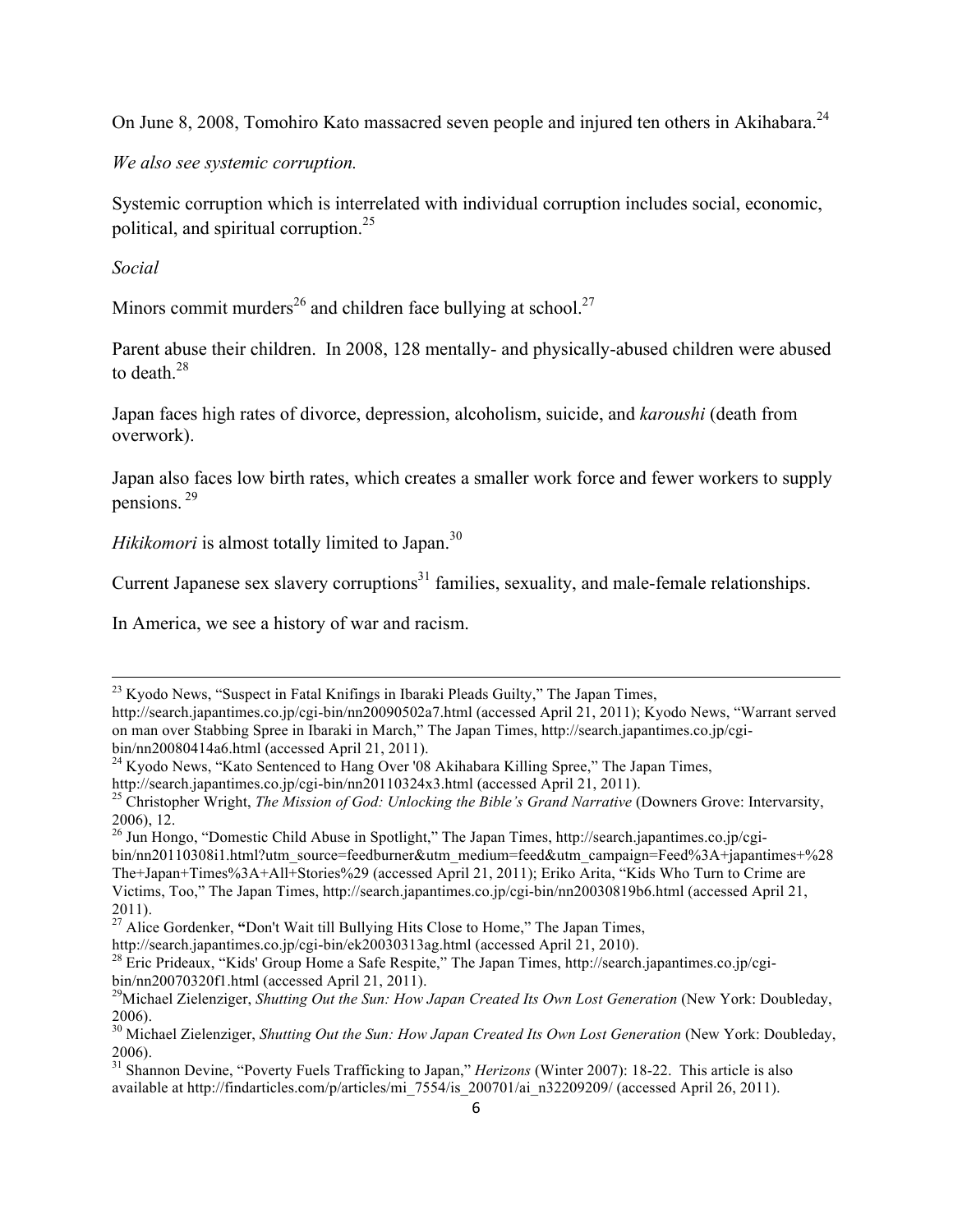## *Economic*

Japan's miracle post-World War II economy is sluggish.

In America, we see far-reaching selfishness from people like Bernie Madoff<sup>32</sup> can corrupt global economic systems.

Also in America, investors sued Countrywide Mortgage group for "massive fraud" and "predatory lending."<sup>33</sup>

## *Political*

Japan's government has little internal accountability<sup>34</sup> and Japan has lost confidence is some politicians due to the politicians' questionable behavior.<sup>35</sup>

Practices of *Amakudari* (lit. "descent from heaven"), where retired government officials are given prestigious, high-paying positions in companies, are proving to show corruption between government and big business.<sup>36</sup>

In 1993, Shin Kanemura was arrested for tax evasion. Later that year, the *zenekon* (general building contractors) scandals exposed corruption in the Japanese construction industry and led to the arrest of the governors of Sendai, Miyagi, and Ibaraki.<sup>37</sup>

Transparency International names Somalia, Afghanistan, Myanmar, Sudan, and Iraq as those among corrupt governments.<sup>38</sup>

*Religious*

<sup>32</sup> Robert Lenzner **"**Bernie Madoff's \$50 Billion Ponzi Scheme,**"** Forbes**,** 

http://www.forbes.com/2008/12/12/madoff-ponzi-hedge-pf-ii-in\_rl\_1212croesus\_inl.html (accessed April 25, 2011).<br><sup>33</sup> Joel Rosenblatt, "Angelo Mozilo Settles Lending Suit for \$6.5 Million, Bloomberg,

http://www.bloomberg.com/news/2011-02-02/angelo-mozilo-settles-lending-suit-for-6-5-million.html (accessed April 26,2011); Reuters, "BofA's Countrywide Sued, Accused of Massive Fraud," Reuters,

http://www.reuters.com/article/2011/01/26/us-bankofamerica-countrywide-lawsuit-idUSTRE70O7X820110126 (accessed April 26, 2011).

<sup>34</sup> Karel Van Wolferen, *The Enigma of Japanese Power* (New York: Vintage Books, 1989), in Robert Neff, "Why Japan Won't Act to Save Itself," *Business Week,* http://www.businessweek.com/1998/20/b3578007.htm (accessed May 1, 2011).

<sup>&</sup>lt;sup>35</sup> Martin Fackler, "Japan Elects a New Premier, Fifth in Four Years," The New York Times,

http://www.nytimes.com/2010/06/05/world/asia/05japan.html?scp=1&sq=%22Naoto%20Kan%20Is%20Elected%2 0Prime%20Minister%20in%20Japan%22&st=cse (accessed April 26, 2011).

<sup>&</sup>lt;sup>36</sup> Roger J. Davies and Osamu Ikeno, *The Japanese Mind: Understanding Contemporary Japanese Culture* (Boston: Tuttle Publishing, 2002), 27.

<sup>37</sup> Kuji T. and Yokota H.,*Seiji ga Yugameru K*ō*ky*ō*jigy*ō [The Government Distorts the Public Works] (Tokyo:Ryokuhukan, 1996), 16, in Roger J. Davies and Osamu Ikeno, *The Japanese Mind: Understanding* 

<sup>&</sup>lt;sup>38</sup> Los Angeles Times, "The World's Most Corrupt Governments," The Los Angeles Times,

http://articles.latimes.com/2009/nov/18/world/la-fg-corrupt-box18-2009nov18 (accessed April 26, 2011).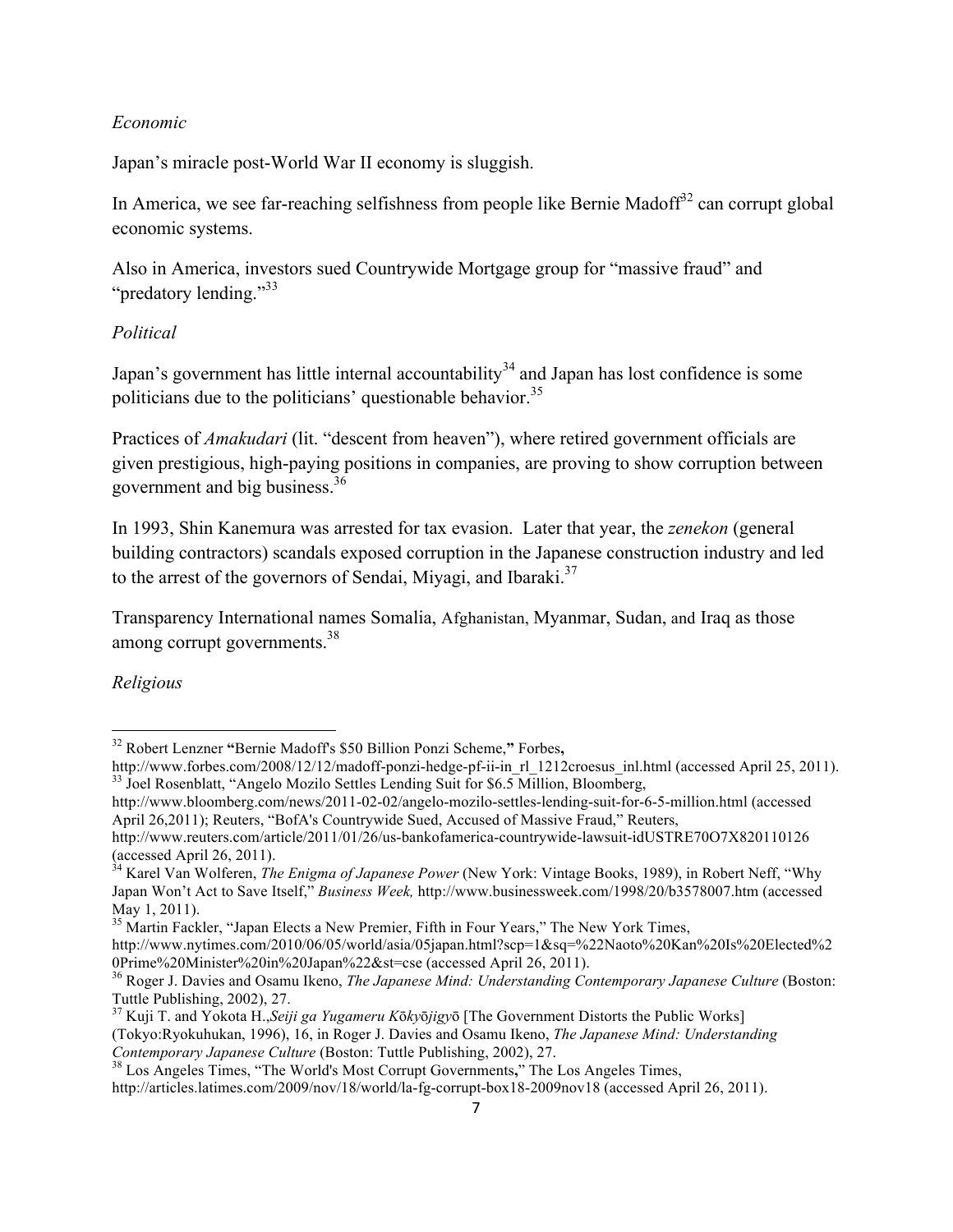Recent sumo scandal shows match-fixing, marijuana-use, illegal gambling, and unhealthy treating of younger wrestlers.<sup>39</sup> Also, former grand champion Asashoryu retired after allegations of drunken violence. Historically, Sumo has reflected Japanese classical values of honor and discipline.<sup>40</sup> Sumo also has many Shinto symbols of purity yet sumo has been corrupted with impurity. <sup>41</sup>

The Japanese-born Aum cult claimed to restore original Buddhism. However, on the morning of Monday, March 20, 1995, their sarin-gas attack on five trains heading towards Tokyo's government district instilled fear in many people.

We see both individual and systemic corruption, which are interconnected.

## Created for Good

Our God is a loving, patient, generous, Creator God;<sup>42</sup> God of the whole world. God identifies himself as "merciful and gracious, slow to anger and abounding in love and faithfulness...(Ex 34:6).<sup>43</sup> God's people often referred to God in this way (Nu 14:18, Ne 9:17, Ps 86:15, 103:8, 145:8, Joel 2:13, Jonah 4:2, Nahum 1:3). Finite people are limited in describing an infinite God, and people are especially limited through language. Still, God has always intended to include people, which our language reflects. The Japanese describe the God of the Bible using words like, "Ten no Otōsama." 44 Family titles are one of the primary ways God reveals himself. God reveals himself as Father. God shows his desire to include people as he calls people "his children." However, our understanding of God as "our heavenly Father" and people as "God's children" is limited by our own experience. If we had a great biological father, then this will influence us to recognize God's goodness. However, if our biological father often failed our expectations because of character flaws, we may think God will fail our expectations because of character flaws.<sup>45</sup> Our story shows that God is a flawless and loving Father.

The story of the God of the Bible is unique. In the Bible, God created all the people that formed all nations, not just one nation.

<u> 1989 - Johann Stein, markin film yn y breninn y breninn y breninn y breninn y breninn y breninn y breninn y b</u>

http://www.newsweek.com/2011/02/13/sumo-s-big-bad-boys.html (accessed March 26, 2011). <sup>40</sup> Takashi Yokota, "Sumo's Big Bad Boys" Newsweek, February 13, 2011,

<sup>39</sup> Takashi Yokota, "Sumo's Big Bad Boys" Newsweek, February 13, 2011,

http://www.newsweek.com/2011/02/13/sumo-s-big-bad-boys.html (accessed March 26, 2011).

<sup>&</sup>lt;sup>41</sup> The Japanese still consider the sumo ring – the *dohyou* ( $\pm$ 俵) – sacred because of how sumo wrestlers previously fought on the sacred grounds of shrines and temples. Licensed-*gyoji* Sumo referees dress like Shinto priests in white robes and black hats. The semi-priestly *gyoji* perform Shinto purity and blessings rituals with salt, *kombu* (kelp), *surume* (dried squid), and chestnuts. See Tara Magdalinski, Timothy John, and Lindsay Chandler, *With God on*  their Side: Sport in the Service of Religion (New York: Routledge, 2002).<br><sup>42</sup> David Lewis, *Unseen Face of Japan* (Tunbridge Wells: Monarch, 1993), 241.<br><sup>43</sup> Joel B. Green and Mark D. Bakker, *Atonement in New Testament:* 

Contemporary Contexts (Downer's Grove: InterVarsity Press, 2000, 51-53.<br><sup>44</sup> David Lewis, *Unseen Face of Japan* (Tunbridge Wells: Monarch, 1993), 295.<br><sup>45</sup> Dale Ryan and Juanita Ryan, *Recovery from Distorted Images of Go* 1990).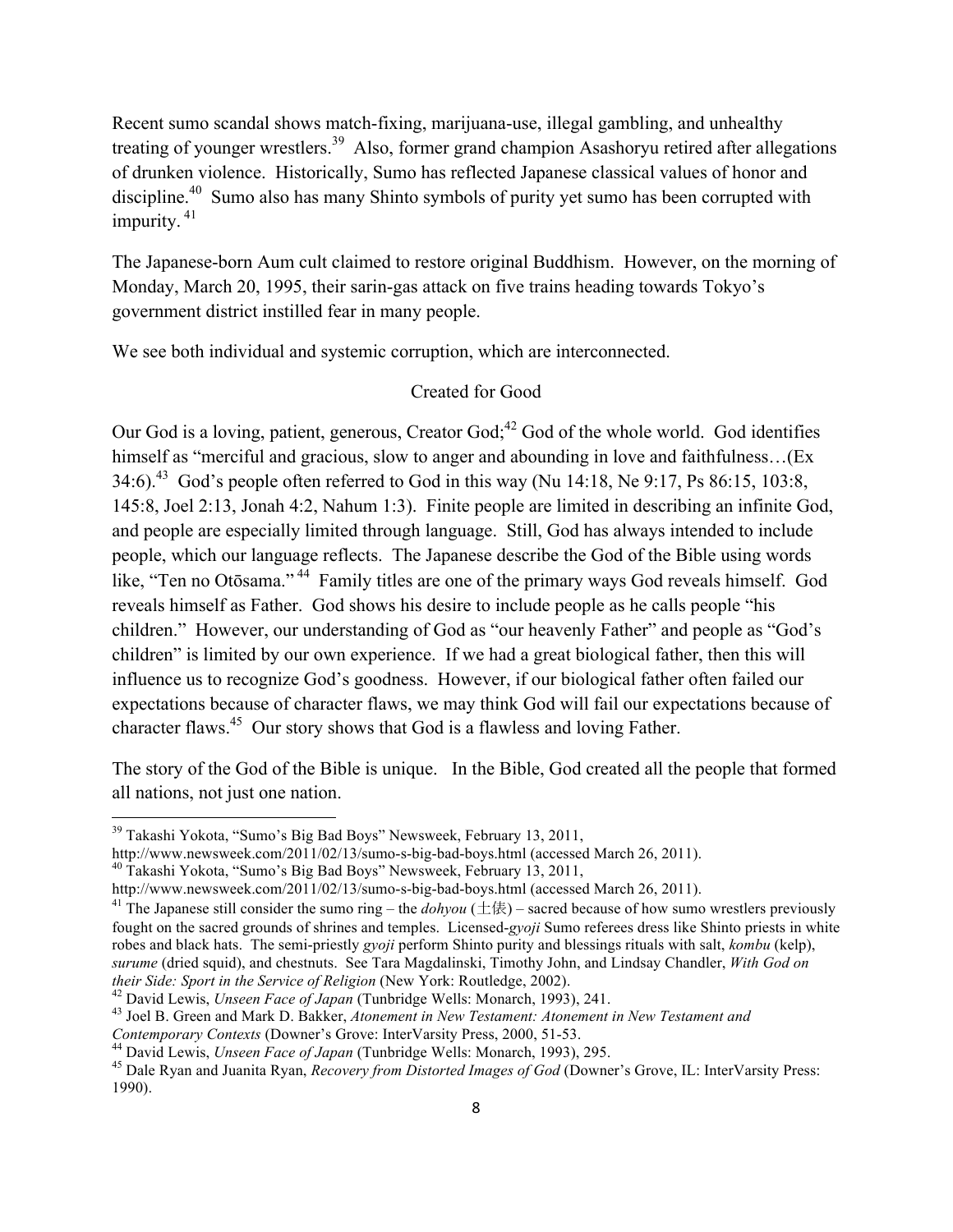On Day 1, God created light and he said, "It was good."

On Day 2, God created sky and water and he said, "It was good."

On Day 3, God created dry land and plants and he said, "It was good."

On Day 4, God created stars, moon, and the sun and he said, "It was good."

On Day 5, God created fish and the birds and he said, "It was good."

On Day 6 God created the beasts of the earth and he said, "It was good."

Bu then later on Day 6, God created human beings in God's image. And do you know what he said? He said, "It was very good." We see God distinguishes between his view of human and animal creation.

God's creation shows God's divine attributes, but we do not believe the creation is divine itself (Romans 1:18-32).<sup>46</sup> Still, God called the world "good" and God called people "very good." God created people and the cosmos in perfect hierarchy and harmony.

God created man and woman in his image. God creating humans in God's image points to God's desire for inclusive relationship with people. God's image is clearly seen in the values of Japanese people. For example, the Japanese people value family. God values families to the extent that he reveals himself and his people using family terms like "Father" and "children."

The Japanese value the environment. The Japanese impress foreigners with how they faithful sort trash. The Japanese have burnable (燃えるゴミ - *moeru gomi*), non-burnable(燃えないゴ ミ - -*moenai gomi*), recyclable resources (資源ゴミ- *shigen gomi*), large (粗大ゴミ - *sodai gomi*), hazardous waste(危険ゴミ - *kiken gomi*), and electronic waste (電気ゴミ- *denki gomi*). With Japan's reference for nature and natural beauty, Japan fittingly hosted the United Nations Framework Convention on Climate Change, which developed the Kyoto Protocol, the agreement where many industrialized countries agreed to reduce greenhouse gases.<sup>47</sup> In our story, God taught his people to take care of the earth and animals (Gen 1-2, especially Gen 1:26-28).

The Japanese valued orderliness. The Christian Bible teaches that God is very orderly (1 Cor 14:33). One example of how God demonstrated his orderliness is through the creation story above (Gen 1:2:3). The Japanese impressed the world as they remained orderly despite the March 2011 earthquakes and tsunami.

<sup>46</sup> Christopher Wright, *The Mission of God: Unlocking the Bible's Grand Narrative* (Downers Grove: Intervarsity, 2006), 14.

<sup>&</sup>lt;sup>47</sup> United Nations Framework Convention on Climate Change, "Kyoto Protocol," United Nations Framework Convention on Climate Change, http://unfccc.int/kyoto\_protocol/items/2830.php (accessed April 30, 2011).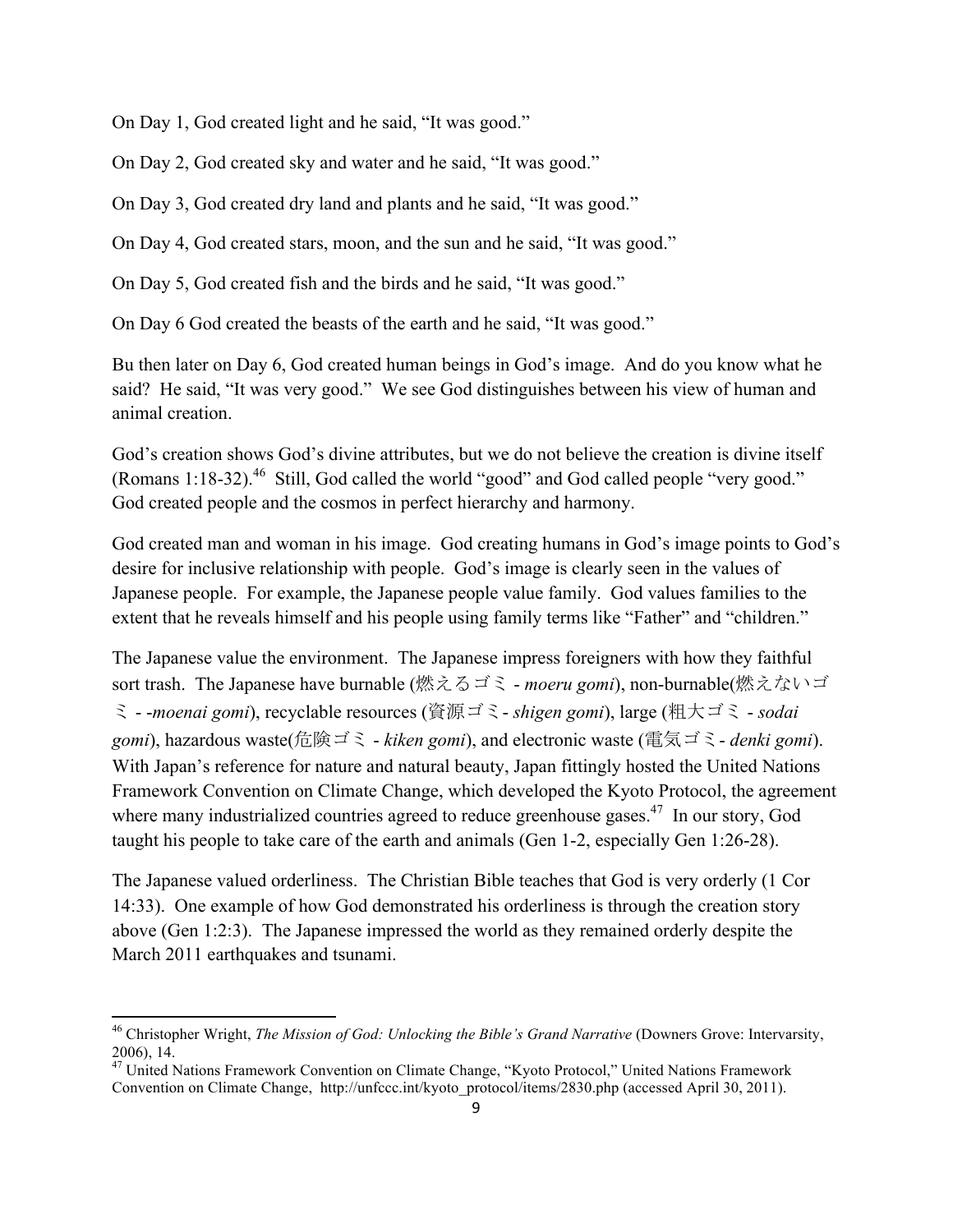God gave people a mission: take care of the creation and fill it. He also gave instructions to humans.

However, humans disobeyed and brought shame in relationship to themselves, to their families, and to their communities. This shame could have caused man and woman to admit their mistake, but instead man and woman blamed others.

This man and woman – our ancestors – disgraced our Father God. We follow in the ways of our ancestors if we do give the honor that God deserves. This also dishonors our people, our nation, our communities, our families, and us.<sup>48</sup>

Their behavior brought impurity and shame into the world. Shame helps people know when they have done something wrong. However, as societies have developed, societies have blurred the line between helpful shame and false shame. False shame is based on the society notions of right and wrong that do not reflect God's loving character.

# Restored For Better

God does not want to exclude us but include us; God does not want to cut off communication with us but to restore us.

Christmas is made of two words: Christ and mass. *Christos*, a Greek word, means anointed one. The Greek word *Christos* came from the Hebrew word *Messiah*. The Hebrew word is where the Japanese get the word  $\lambda \triangleright \gamma$  (*Meshiya*) or  $\lambda \triangleright \gamma$  (*Meshia*). In the Old Testament, three kinds of people were anointed: priests, prophets, and kings. Crown Princess Masako went through a marriage ceremony, which included sipping sake. $4\overline{9}$  Somewhat similarly, priest, prophets, and kings went through a ceremony where they had oil poured on their head.

*Missa*, a Latin word, means "mass." Mass is a religious celebration.

<u> 1989 - Johann Stein, markin film yn y breninn y breninn y breninn y breninn y breninn y breninn y breninn y b</u>

Therefore, *Christmas* first meant the religious celebration of Christ, especially his birth. Christmas celebrates many aspects of God: his love for all people, his faithfulness in providing a savior, and inclusion for all people into his family.

Roman law prohibited Roman citizens to be crucified. Only insurrectionists, foreigners, and slaves could be crucified.<sup>50</sup> Jesus, God's son, worked in perfect obedience to his Father God. He did nothing wrong. Still, Jesus experienced public shame and humiliation and "lost face" so that those who believe in him do not have to experience false shame. The Father experienced

<sup>48</sup> Joel B. Green and Mark D. Bakker, *Atonement in New Testament: Atonement in New Testament and* 

<sup>&</sup>lt;sup>49</sup> Michael Zielenziger, *Shutting Out the Sun: How Japan Created Its Own Lost Generation* (New York: Doubleday, 2006).

<sup>50</sup> Joel B. Green and Mark D. Bakker, *Atonement in New Testament: Atonement in New Testament and Contemporary Contexts* (Downer's Grove: InterVarsity Press, 2000), 163.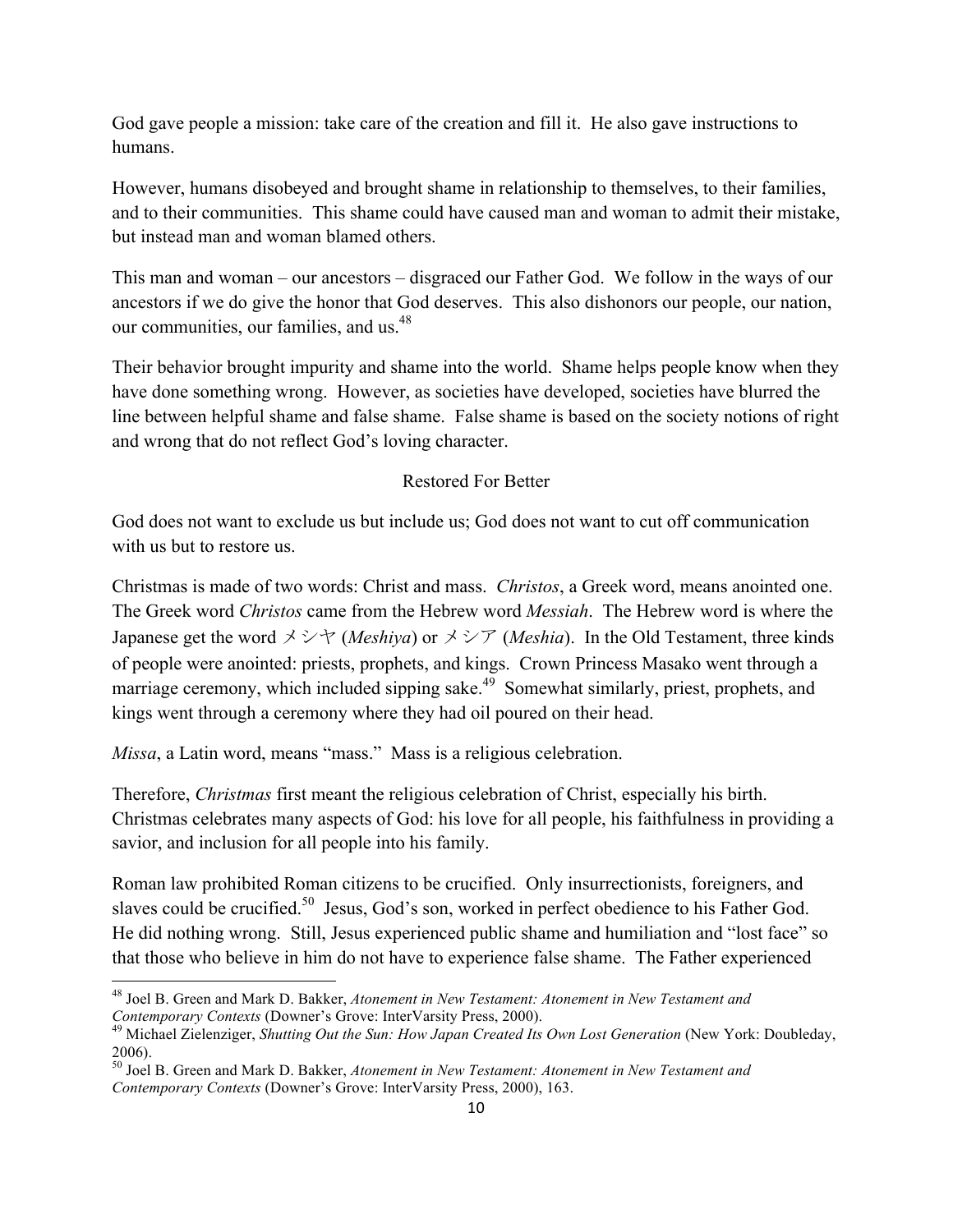great anguish as he saw his son shamed, though he was innocent. Like loving family members, God experienced anguish and Jesus experienced shame out of great love for all people.

Jesus experienced shame his whole life: being from Nazareth, being from a poor family, working as a carpenter, being born out of wedlock. He experienced the shame of all people; he brought all shame to cross. He was falsely accused and crucified. False shame died with Jesus. However, three days later God raised Jesus from the dead. False shame died with Jesus. You do not need to live with shame.

False shame has many sources and many voices. "Unless you graduate from this school, you are not good enough." "Unless you get certain grades, you are not good enough." "Unless you look a certain way, you are not good enough." Unless you work for this company, you are not good enough." Unless you come from this family, you are not good enough." "Unless you are the best, you are not good enough."

We can react to shame with pride. We can say, "I got into this school, so I am better than other people. I got these grades, so I am better than other people. I look a certain way so I am better than other people." So with these thoughts, we falsely shame and exclude others. Falsely, we say that they are not good enough or smart enough or hard-working enough.

God offers a paradox – we give our lives to God and God gives us eternal life.

God's love expels shame.<sup>51</sup> People in Japan and other countries wear crosses as jewelry. The cross is a powerful symbol of God's love that expels false shame.

Repenting means turning, and repenting can include changing how you think about yourself and others; repenting may be viewing yourself as God sees you: as God's image bearer.

With God, we can stop living in fear of exclusion and its anxiety.

False shame never provides the same power as living free from it!!!

Jesus purifies us and removes our uncleanliness and impurities.<sup>52</sup>

# Sent Together to Heal

In relationship with God, God restores – physically, emotionally, relationally, and spiritually. God sends his people to heal individuals and systems. God uses his people to heal, even if his people just begin a relationship with Him.

The world's problems are so big; Jesus is alive and we need Jesus resources.

 

<sup>51</sup> Green and Bakker, 163. <sup>52</sup> David Lewis, *Unseen Face of Japan* (Tunbridge Wells: Monarch, 1993), 240.